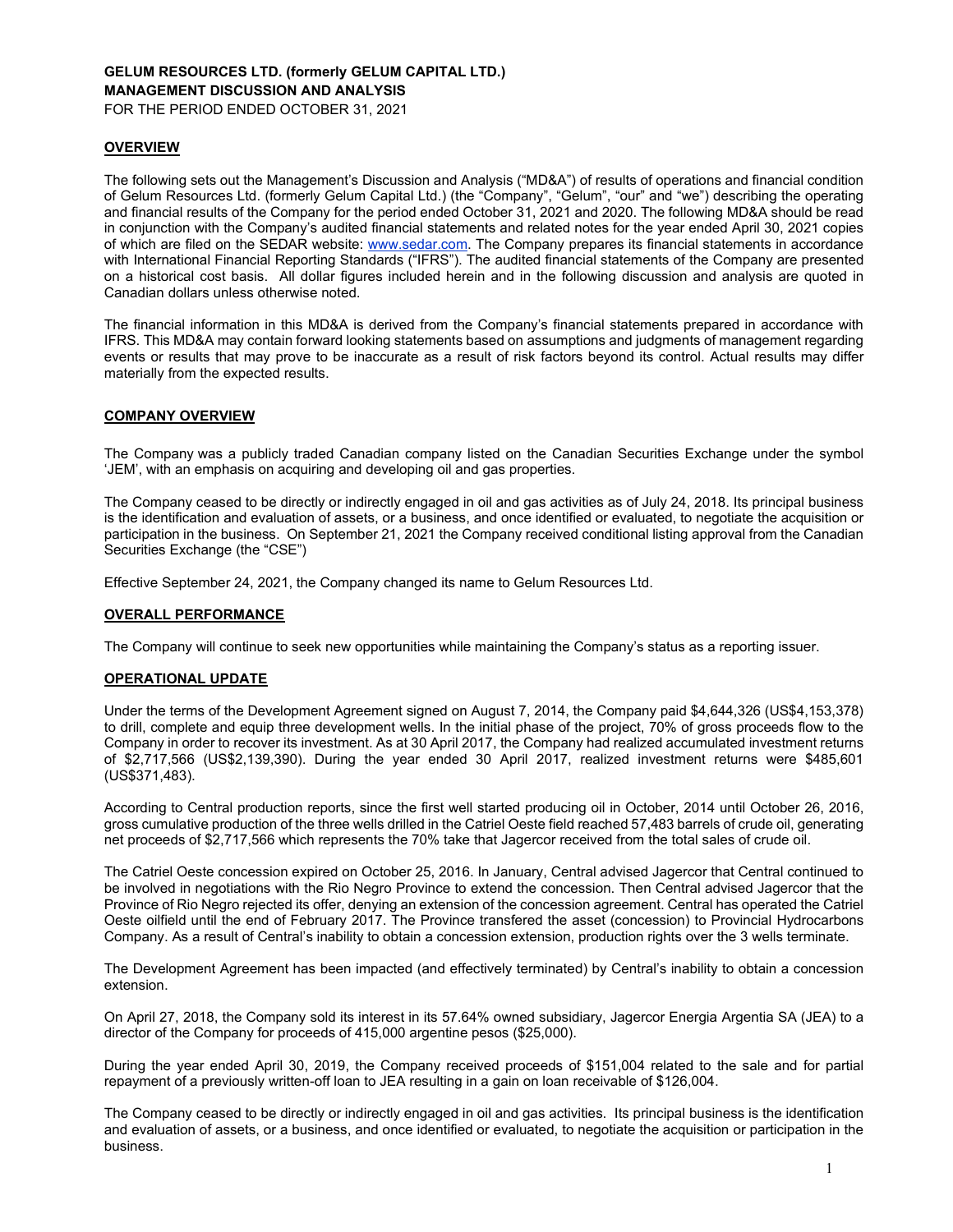The Company has identified and acquired the Eldorado Gold Property (the "Property") is located within the Bralorne-Bridge River Gold District in south-central British Columbia. On March 24, 2021 the Company entered into an option agreement to acquire 50% ownership interest in and to the Property and form a joint venture with the Optionor in respect of the Property, with the ability of the Company to acquire an additional 30% interest in the Property.

### **Eldorado Gold Property**

The Eldorado Gold Property is located 22 kilometres north of the Bralorne mine, and 17 kilometres North of the community of Gold Bridge. The 7360 hectare property covers multiple polymetallic Minfile listings and two past producing, small-scale mines that form the northern extent of the Bridge River - Bralorne/Pioneer orogenic gold system. It is underlain by the same rock units and lies along one of the main faults tied to mineralization within the system. Orogenic gold occurs in polymetallic sulphide veins and vein stockwork within broad quartz-carbonate alteration within the Eldorado granodiorite stock and surrounding volcanic, sedimentary, and serpentinized ultramafic rocks. These units are complexly juxtaposed along numerous faults associated with regional-scale structures linked to gold mineralization in the region.

The most recent drilling on the property in 2011 by GFE Exploration Corporation (five holes totaling 1379 metres) intersected numerous, widespread intervals of gold mineralization, including 1.22 metres of 32.6 g/t Au (0.94m true thickness) at 292 metres down-hole, where visible gold occurs within a quartz- carbonate-sulphide vein. This in turn occurs within a broader mineralized zone of 25.6 metres of 2.19 g/t Au between 270.58 - 296.18 metres.

In order to earn a 50% interest in the property, the Company must pay an aggregate \$600,000 to the optionors and issue up to 2,800,000 common shares, a further 30% can be earned paying to the optionors \$800,000 and issuing up to 2,400,000 common shares. In order to complete the 80% ownership during the five-year option period the company will conduct exploration expenditures totaling \$4,250,000.

The Company entered into an agreement to acquire the Roxey claims. The claims are contiguous to the Eldorado Gold Property within the Bralorne-Bridge River Gold District in south-central British Columbia. In order to acquire a 100% right, title and interest in and to the mineral claims, the Company issued 4,000,000 common shares in the capital stock of the Company on August 12, 2021.

### *Qualified Person*

John Drobe, P.Geo., a qualified person as defined by NI 43-101, has reviewed the scientific and technical information and has approved the disclosure herein. Mr. Drobe is not independent of the Company as he is a consultant of the Company

# **RESULTS OF OPERATIONS**

### **Three months ended October 31, 2021 and 2020**

The Company reported net loss and comprehensive loss of \$110,349 for the period ended October 31, 2021 (2020 – \$34,434).

The Company's operating expenses for the period ended October 31, 2021, included the following:

Consulting expense of \$39,420 (2020 - \$nil) increased due to the activities of the Company increasing to acquire various mineral property claims and increased need to expand management support.

General & administrative of \$20,096 (2020 - \$24,200), Office expense \$1,629 (2020 - \$nil) and Property investigation \$6,344 (2020 - \$nil) has increased compared to the same period of the previous year mainly due to increased office administration fees charged by Marval Office Management Ltd for services rendered.

Professional fees of \$19,817 (2020 - \$nil) has increased due to the increase of activities of the Company which include mineral property acquisitions, financings, convertible note conversion and CSE re-listing application.

Interest expense of \$1,008 (2020 - \$4,986) and accretion expense of \$4,836 (2020 - \$5,248) related to convertible notes and loan payable.

### **Six months ended October 31, 2021 and 2020**

The Company reported net loss and comprehensive loss of \$227,072 for the period ended October 31, 2021 (2020 – \$52,219).

The Company's operating expenses for the period ended October 31, 2021, included the following:

Consulting expense of \$69,420 (2020 - \$nil) increased due to the activities of the Company increasing to acquire various mineral property claims and increased need to expand management support.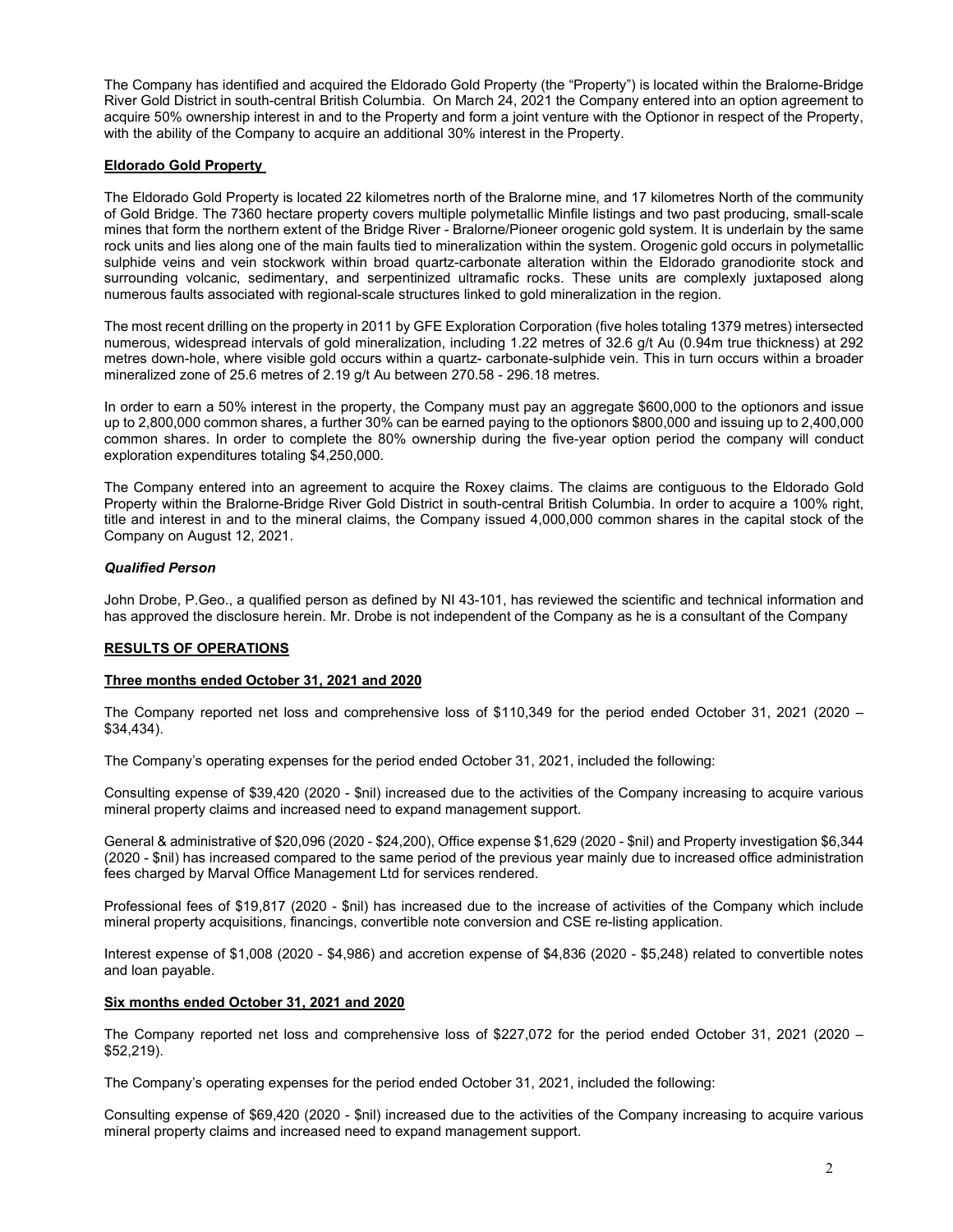General & administrative of \$32,204 (2020 - \$31,696), Office expense \$5,685 (2020 - \$nil) and Property investigation \$6,344 (2020 - \$nil) has increased compared to the same period of the previous year mainly due to increased office administration fees charged by Marval Office Management Ltd for services rendered.

Professional fees of \$57,835 (2020 - \$nil) has increased due to the increase of activities of the Company which include mineral property acquisitions, financings, convertible note conversion and CSE re-listing application.

Interest expense of \$6,334 (2020 - \$10,027) and accretion expense of \$16,028 (2020 - \$10,496) related to convertible notes and loan payable.

### **SUMMARY OF ANNUAL RESULTS**

The following is a summary of the Company's financial results for the three most recently completed financial years:

| Year ended April 30                | 2021      | 2020      | 2019      |
|------------------------------------|-----------|-----------|-----------|
| Net loss                           | \$165,628 | \$158,813 | \$1,493   |
| Loss per share – basic and diluted | \$0.03    | \$0.03    | \$0.00    |
| <b>Total assets</b>                | \$89,262  | \$16,061  | \$87,481  |
| Short-term liabilities             | \$138,653 | \$527.041 | \$481,268 |
| Long-term liabilities              | \$263,651 | \$215,582 | \$173,962 |
| Cash dividends declared per share  | \$Nil     | \$Nil     | \$Nil     |

During the year ended April 30, 2019, the Company focused on seeking new opportunities and working towards maintaining the Company's status as a reporting issuer. The statement of loss and comprehensive loss reflects the decrease in operations for the year ended April 30, 2019. The Company recorded a gain on the recovery of loan receivable \$126,004.

During the year ended April 30, 2020, the Company focused on seeking new opportunities and working towards maintaining the Company's status as a reporting issuer. The statement of loss and comprehensive loss reflects the decrease in operations for the year ended April 30, 2020.

During the year ended April 30, 2021, the Company focused on acquiring the Eldorado Gold Project and maintaining the Company's status as a reporting issuer. The statement of loss and comprehensive loss reflects the increase in operations for the year ended April 30, 2021.

### **SUMMARY OF QUARTERLY RESULTS**

The following is a summary of the Company's financial results for the eight most recently completed quarters:

| For the quarter ended                         | Oct 31,                     | <b>July 31,</b><br>2021 - Q1 2022   2021 - Q1 2022   2021 - Q4 2021 | Apr 30,                    | <b>Jan 31,</b><br>$2021 - Q32021$ |
|-----------------------------------------------|-----------------------------|---------------------------------------------------------------------|----------------------------|-----------------------------------|
| Net income (loss)                             | (\$110,349)                 | (\$116,723)                                                         | (\$74,087)                 | (\$39,322)                        |
| Earnings (loss) per share – basic and diluted | $(\$0.00)$                  | (\$0.01)                                                            | (\$0.01)                   | (\$0.01)                          |
| For the quarter ended                         | Oct 31,<br>$2020 - Q222021$ | <b>July 31,</b><br>2020 - Q1 2021                                   | Apr 30,<br>$2020 - Q42020$ | <b>Jan 31,</b><br>$2020 - Q32020$ |
| Net income (loss)                             | (\$34,434)                  | (\$17,785)                                                          | (\$73,075)                 | (\$20,740)                        |
| Earnings (loss) per share – basic and diluted | (\$0.01)                    | (\$0.00)                                                            | (\$0.02)                   | (\$0.00)                          |

The net loss in the quarters ended January 31, 2021, October 31, 2020, July 31, 2020, April 30, 2020, January 31, 2020, January 31, 2020, April 30, 2019, January 31, 2019 and January 31, 2019 were primarily due to decreased operations due to the sale of JEA in the year ending April 30, 2018. The quarter ended April 30, 2021, July 31, 2021 and October 31, 2021 primarily consisted of increased costs associated with the acquisition of the Eldorado Gold Property and preparing for relisting on the CSE.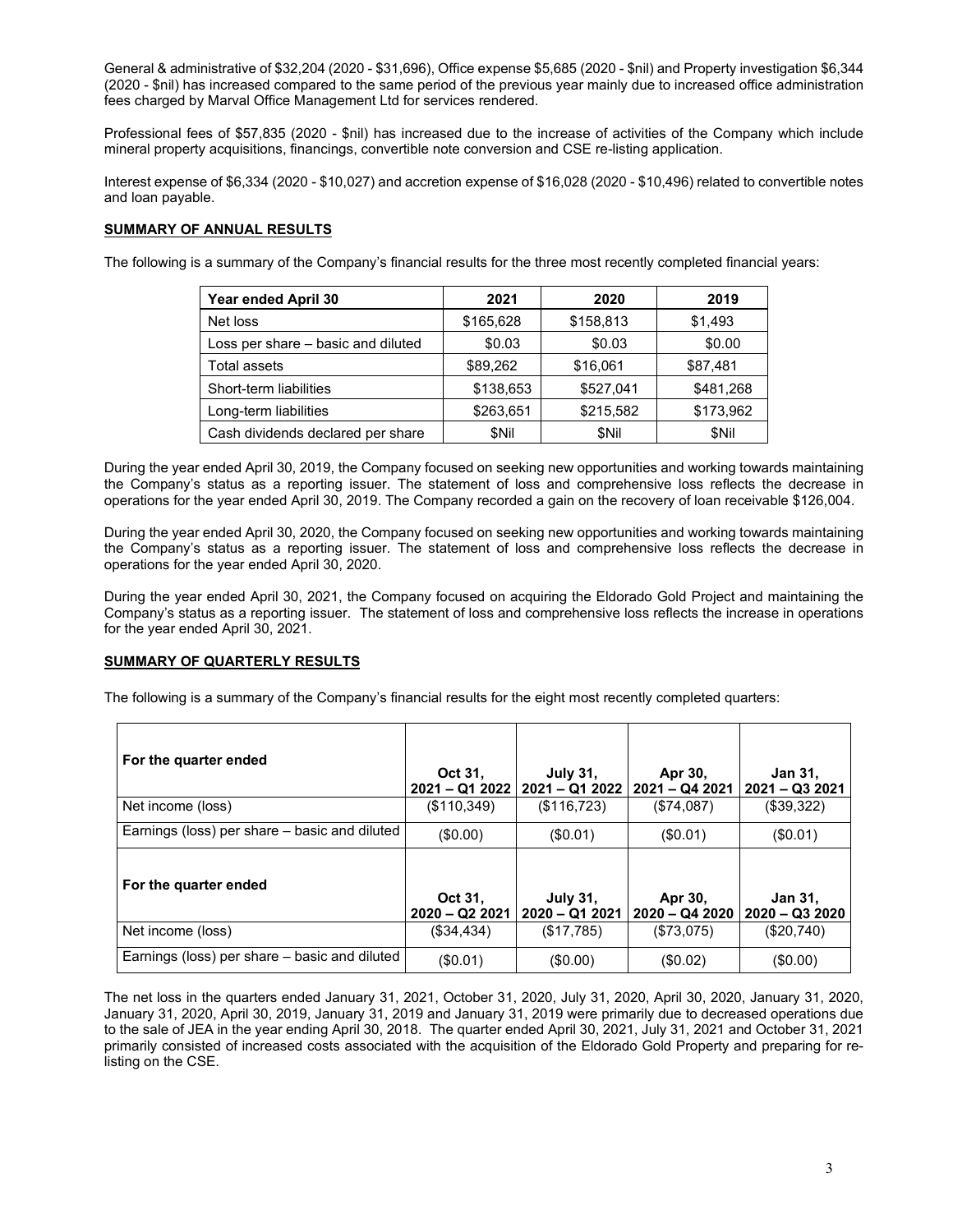# **LIQUIDITY AND CAPITAL RESOURCES**

As of October 31, 2021, the Company had a working capital surplus (deficit) of \$253,048 (2020 – (\$542,675)) and cash of \$567,515 (2020 - \$21,635). The increase in cash is explained during the six months ended October 31, 2021, by net private placement financings totaling \$920,950 (2020 - \$Nil).

### **Share transactions:**

During the six months ended October 31, 2021 the Company issued the following:

a) On July 22, 2021, the Company closed a non-brokered private placement of 8,450,000 units at \$0.10 per unit (the "Offering") for gross proceeds of \$845,000. Each unit consisted of one common share in the capital of the Company and two separate one-half (1/2) of one common share purchase warrants (a "1/2 Warrant A" and a "1/2 Warrant B") and, respectively, each whole warrant, a "Warrant A" and a "Warrant B", and collectively the "Warrants".

Each whole Warrant A entitles the holder to purchase one common share in the capital of the Company at an exercise price of \$0.25 per share for a period of 24 months from issuance and, each whole Warrant B entitles the holder to purchase one common share in the capital of the Company at an exercise price of \$0.50 per share for a period of 24 months from issuance. No value was attributed to the warrant component of the units issued.

The Offering closed in three separate tranches, issuing 3,350,000 units on June 28, 2021, 5,000,000 units on July 6, 2021 and 100,000 units on July 14, 2021. The Company paid finders' fees of \$21,700, issued 217,000 finders' warrants exercisable at a price of \$0.25 until June 28, 2021 the fair value of the finders' warrants was determined to be \$6,646 using the Black-Scholes option pricing model with the following inputs: i) exercise price: \$0.25; ii) share price: \$0.10; iii) term: 2 years; iv) volatility: 100%; v) discount rate: 0.44%.

- b) On July 13, 2021, the Company completed the conversion of convertible notes by issuing 5,380,274 common shares at a price of \$0.05 and 5,380,274 common share purchase warrants exercisable at \$0.06 for one year. No value was attributed to the warrant component of the units issued.
- c) On September 20, 2021, the Company issued 200,000 common shares at a fair value of \$20,000 (\$0.10 per share) pursuant to the option agreement on the Eldorado project.
- d) On August 31, 2021, the Company completed a non-brokered private placement offering of 1,100,000 units at a price of \$0.10 per unit raising aggregate gross proceeds of \$110,000. Each unit consists of one Common Share and two separate one-half (1/2) of one common share purchase warrants (a "1/2 Warrant A" and a "1/2 Warrant B" and, respectively, each whole warrant, a "Warrant A" and a "Warrant B", and collectively the "Warrants"). Each whole Warrant A entitles the holder to purchase one Common Share at an exercise price of \$0.25 per share for a period of 24 months from issuance, and each whole Warrant B entitles the holder to purchase one Common Share at an exercise price of \$0.50 per share for a period of 24 months from issuance.

The Company paid finders' fees of \$7,350 and issued 76,650 finder's warrants with each such warrant entitling the holder thereof to purchase one Common Share at an exercise price of \$0.25 per share for a period of 24 months. The fair value of the finders' warrants was determined to be \$2,251 using the Black-Scholes option pricing model with the following inputs: i) exercise price: \$0.25; ii) share price: \$0.10; iii) term: 2 years; iv) volatility: 100%; v) discount rate: 0.43%.

e) On August 12, 2021, the Company issued 4,000,000 common shares at a fair value of \$400,000 (\$0.10 per share) pursuant to the option agreement on the Eldorado project – Roxey claims.

During the six months ended October 31, 2020 the Company did not issue common shares.

### **Cash Flow Activities:**

During the three months ended October 31, 2021, cash used in operating activities was \$198,241 compared to \$37,337 used during the six months ended October 31, 2020. Cash from financing activities was \$920,950 due to private placement receipts compared to \$49,684 due to related party balances from the six months ended October 31, 2020. Cash used in investing activities was \$159,993 compared to \$nil from the six months ended October 31, 2020. The Company completed a private placement financing totaling \$920,950 during the period net of share issuance costs. Additionally, operating costs have increased due to the activity surrounding the acquisition of the Eldorado property and the re-listing application of the Company to the CSE.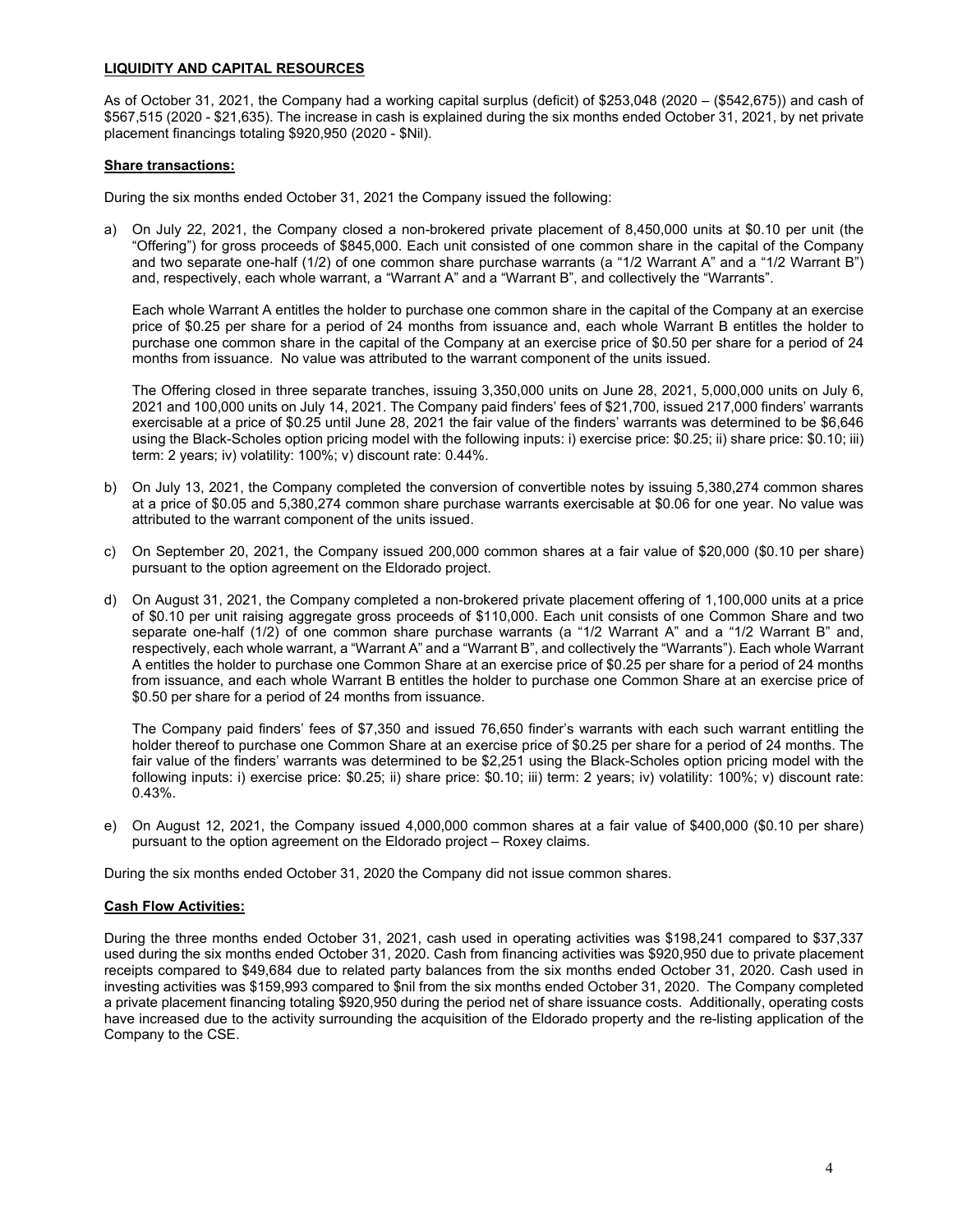# **OUTSTANDING SHARES**

### **Outstanding Share Data**

As at October 31, 2021 there were 29,407,328 common shares outstanding.

As at the date of this report, there were 29,407,328 common shares outstanding.

As at October 31, 2021, there were 150,000 share options.

As at the date of this report, there were 150,000 share options.

As at October 31, 2021, there were 15,720,780 warrants outstanding.

As at the date of this report, there were 15,720,780 warrants outstanding.

|                          | Number of shares Share capital |             |
|--------------------------|--------------------------------|-------------|
| Balance October 31, 2021 | 29.407.328                     | \$9.406.261 |

### **OFF-BALANCE SHEET ARRANGEMENTS**

The Company has no off-balance sheet arrangements as at October 31, 2021 or as of the date of this report.

### **TRANSACTIONS WITH RELATED PARTIES**

The amounts due to/from related parties are amounts due to the directors and officers. The balances are unsecured, noninterest bearing and have no specific terms for repayment. These transactions are in the normal course of operations and have been valued in these financial statements at the exchange amount, which is the amount of consideration established and agreed to by the related parties.

No stock options were granted to related parties during the six months ended October 31, 2021 or October 31, 2020.

The Company transacted with the following related parties:

- **(a)** Stephen Brohman is the Company's CFO. He is a principal of Donaldson Brohman Martin CPA Inc. ("DBM CPA") a firm in which he has significant influence. DBM CPA provide the Company with accounting services.
- **(b)** Shares to be issued include incentive bonus payable to compensate the former Chief Executive officer payable in 36,500 common shares at a price of \$0.80 per share. Issuance pending since 2016.
- **(c)** On October 14, 2017, convertible notes were issued to two directors, Hendrik Van Alphen and Robert Kopple. These notes have been converted as at July 13, 2021.
- **(d)** Marla Ritchie is the Company's Corporate secretary and Hendrik Van Alphen is the Company's director. They share control of Marval Office Management Ltd., ("Marval") in which they have significant influence. Marval provides office administration services to the Company on a shared cost basis.
- **(e)** David Smith is the Company's President and Interim Chief Executive Officer. He is the spouse to the owner of Lucas Investments Ltd. ("Lucas").

The aggregate value of transactions and outstanding balances with key management personnel and Directors and entities over which they have control or significant influence were as follows:

|                    | <b>Transactions</b> | Transactions   | <b>Balances</b> | <b>Balances</b> |
|--------------------|---------------------|----------------|-----------------|-----------------|
|                    | 6 months ended      | 6 months ended | outstanding     | outstanding     |
|                    | October 31,         | October 31,    | October 31,     | April 30,       |
|                    | 2021                | 2020           | 2021            | 2021            |
|                    |                     |                |                 |                 |
| <b>DBMCPA</b>      | 10,000              | 4,000          | 32,797          | 26,700          |
| Marval             | 46.031              | -              | 15,873          |                 |
| Lucas              | 40,000              |                | 11,094          |                 |
| Robert Kopple      |                     | 24,284         |                 |                 |
| Hendrik Van Alphen | $\blacksquare$      | 25,000         | 2.406           | 6,038           |
| Marla Ritchie      | 15,000              |                | 200             |                 |
|                    | 111.031             | 53.284         | 62,370          | 32,738          |

All related party balances are unsecured and are due upon demand without interest.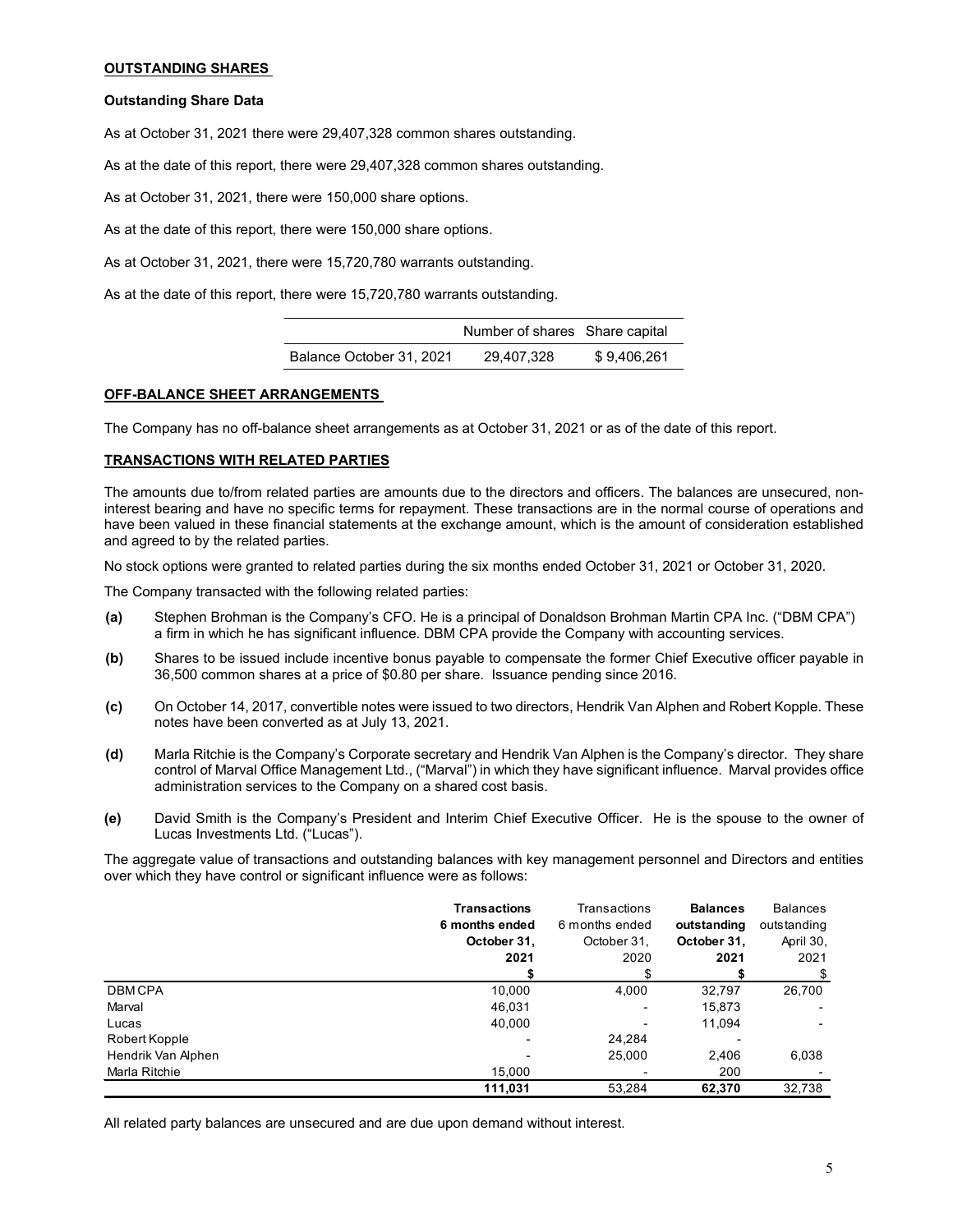The transactions with the key management personnel and Directors are included in operating expenses as follows:

- (a) Professional fees
	- Includes the accounting services of Company's CFO, Stephen Brohman, charged to the Company by DBM; and
	- Includes the corporate secretary services of Marla Ritchie.
- (b) General and administrative expenses, Office expenses and Property investigation - Includes the administrative services charged to the Company by Maval.
- (c) Consulting expense
	- Includes the CEO services charged to the Company by Lucas.

### **CRITICAL ACCOUNTING ESTIMATES**

The Company makes estimates and assumptions about the future that affect the reported amounts of assets and liabilities. Estimates and judgments are continually evaluated based on historical experience and other factors, including expectations of future events that are believed to be reasonable under the circumstances.

In the future, actual experience may differ from these estimates and assumptions. The effect of a change in an accounting estimate is recognized prospectively by including it in comprehensive income in the year of the change, if the change affects that year only, or in the year of the change and future years, if the change affects both.

Information about critical judgments in applying accounting policies that have the most significant risk of causing material adjustment to the carrying amounts of assets and liabilities recognized in the financial statements within the next financial year are discussed in the audited financial statements.

# **RISKS AND UNCERTAINTIES**

The Company believes that the following risks and uncertainties may materially affect its success.

### **Limited Operating History**

The Company has no history of business or exploitation operations, revenue generation or production history. The Company was incorporated on June 8, 1987 and has not yet generated a significant profit from its activities. The Company is subject to all of the business risks and uncertainties associated with any new business enterprise, including the risk that it will not achieve its growth objective. The Company anticipates that it may take several years to achieve positive free cash flow.

#### **Credit risk**

Credit risk is the risk of an unexpected loss if a customer or counterparty to a financial instrument fails to meet its contractual obligations and arises primarily from the Company's cash. The Company manages its credit risk relating to cash by dealing with only with highly-rated financial institutions. As a result, credit risk is considered insignificant.

#### **Currency Risk**

Currency risk is the risk to the Company's earnings that arises from fluctuations of foreign exchange rates and the degree of volatility of these rates.

#### **Interest rate risk**

The Company is exposed to interest rate risk because of fluctuating interest rates. Fluctuations in market rates do not have a significant impact on the Company's operations due to the short term to maturity and no penalty cashable feature of its cash. For the six months ended October 31, 2021 every 1% fluctuation in interest rates up or down would have an insignificant impact.

#### **Substantial Capital Requirements and Liquidity**

No assurances can be given that the Company will be able to raise the additional funding that may be required. Debt financing, if available, may also involve restrictions on financing and operating activities. There is no assurance that additional financing will be available on terms acceptable to the Company or at all. If the Company is unable to obtain additional financing as needed, it may be required to reduce the scope of its operations or anticipated expansion.

The Company manages liquidity risk by maintaining an adequate level of cash and cash equivalents to meet its ongoing obligations. The Company continuously reviews its actual expenditures and forecast cash flows and matches the maturity dates of its cash and cash equivalents to capital and operating needs. The Company has been successful in raising equity financing in the past; however, there is no assurance that it will be able to do so in the future.

### **Financing Risks and Dilution to Shareholders**

The Company will have limited financial resources. There can be no assurance that the Company will be able to obtain adequate financing in the future or that such financing will be available on favorable terms or at all. It is likely such additional capital will be raised through the issuance of additional equity, which will result in dilution to the Company's shareholders.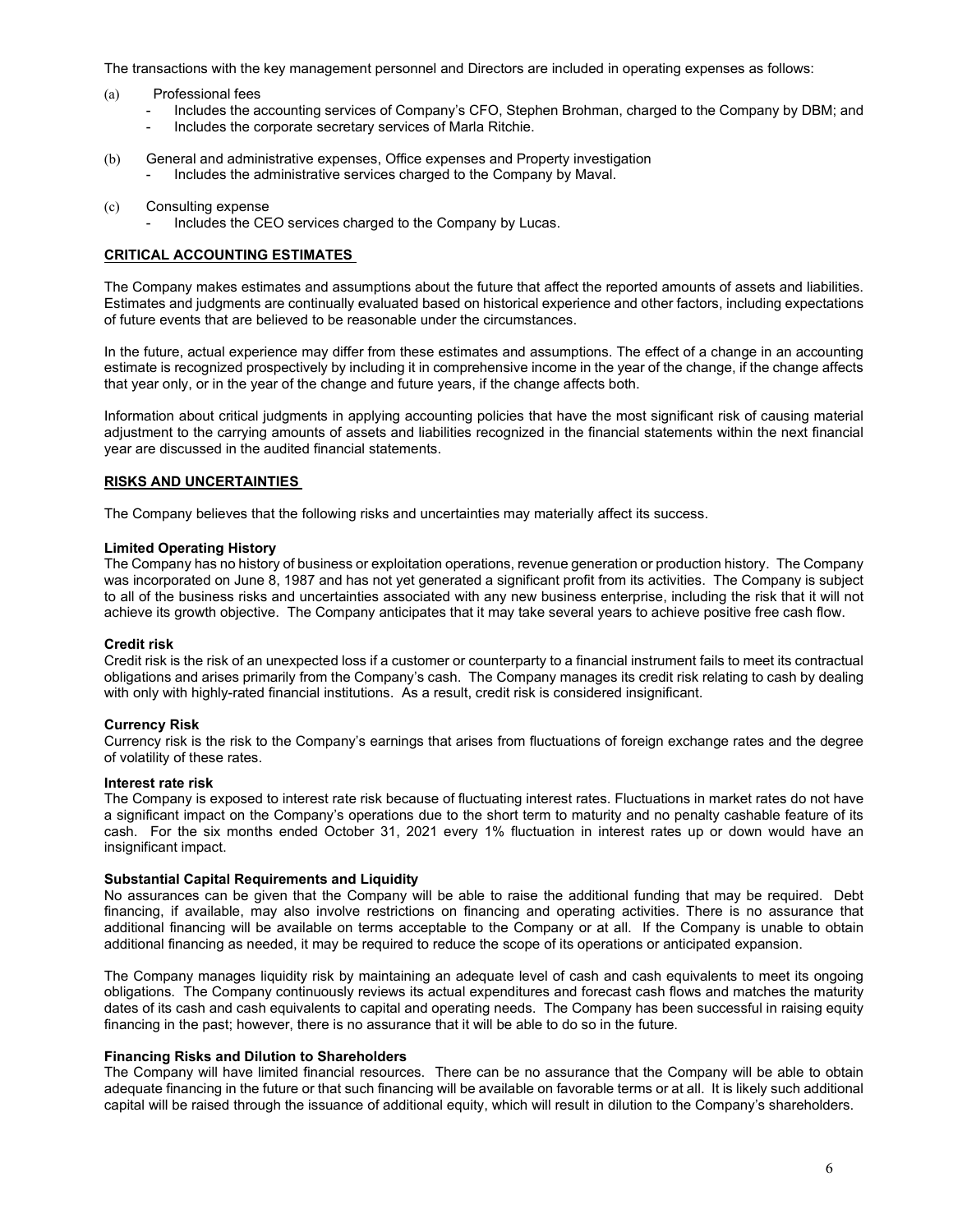### **Reliance on Management and Dependence on Key Personnel**

The success of the Company will be largely dependent upon on the performance of the directors and officers and the ability to attract and retain key personnel. The loss of the services of these persons may have a material adverse effect on the Company's business and prospects. The Company will compete with numerous other companies for the recruitment and retention of qualified employees and contractors. There is no assurance that the Company can maintain the service of its directors and officers or other qualified personnel required to operate its business. Failure to do so could have a material adverse effect on the Company and its prospects.

# **Litigation**

The Company and/or its directors may be subject to a variety of civil or other legal proceedings, with or without merit.

### **FORWARD-LOOKING STATEMENTS**

This MD&A contains forward-looking statements. Forward-looking statements are projections of events, revenues, income, future economic performance or management's plans and objectives for future operations. In some cases, you can identify forward-looking statements by the use of terminology such as "may", "should", "expects", "plans", "anticipates", "believes", "estimates", "predicts", "potential" or "continue" or the negative of these terms or other comparable terminology. Examples of forward-looking statements made in this MD&A include statements about the Company's business plans; the costs and timing of its developments; its future investments and allocation of capital resources; success of exploration activities; requirements for additional capital; government regulation of mining operations. These statements are only predictions and involve known and unknown risks, uncertainties and other factors, including: general economic and business conditions, fluctuations in worldwide prices and demand for minerals; our lack of operating history; the actual results of current exploration activities; conclusions or economic evaluations; changes in project parameters as plans continue to be refined; possible variations in grade and or recovery rates; failure of plant, equipment or processes to operate as anticipated; accidents, labor disputes or other risks of the oil & gas industry and mineral property exploration industry; delays in obtaining government approvals or financing or incompletion of development or construction activities, any of which may cause our or our industry's actual results, levels of activity, performance or achievements to be materially different from any future results, levels of activity, performance or achievements expressed or implied by these forward-looking statements.

The Company has no working interest in any Property and does not claim to report any reserves, resources other than reserves or measurements thereof. Gelum´s interest was limited to a funding agreement in the form of the Agreement entered into with Central which has been terminated.

Any references in this MD&A to test rates, flow rates, initial and/or final raw test or production rates, early production, test volumes behind pipe and/or "flush" production rates are useful in confirming the presence of hydrocarbon, however, such rates are not necessarily indicative of long-term performance or of ultimate recovery. Readers are cautioned not to place reliance on such rates in calculating the aggregate production for Gelum or its partners.

All calculations converting natural gas to barrels of oil equivalent ("boe") have been made using a conversion ratio of six thousand cubic feet (six "Mcf") of natural gas to one barrel of oil, unless otherwise stated. The use of boe may be misleading, particularly if used in isolation, as the conversion ratio of six Mcf of natural gas to one barrel of oil is based on an energy equivalency conversion method primarily applicable at the burner tip and does not represent a value equivalency at the wellhead.

While these forward-looking statements and any assumptions upon which they are based are made in good faith and reflect our current judgment regarding the direction of the Company's business, actual results will almost always vary, sometimes materially, from any estimates, predictions, projections, assumptions or other future performance suggested herein. Except as required by applicable law, including the securities laws of the Canada, the Company does not intend to update any of the forward-looking statements to conform these statements to actual results.

### **MANAGEMENT'S REPORT ON INTERNAL CONTROLS OVER FINANCIAL REPORTING**

In connection with Exemption Orders issued in November 2007 by each of the securities commissions across Canada, the Chief Executive Officer ("CEO") and Chief Financial Officer ("CFO") of the Company will file a Venture Issuer Basic Certificate with respect to the financial information contained in the unaudited interim financial statements and the audited annual financial statements and respective accompanying MD&A.

In contrast to the certificate under National Instrument ("NI") 52-109 (Certification of Disclosure in Issuer's Annual and Interim Filings), the Venture Issuer Basic Certification includes a 'Note to Reader' stating that the CEO and CFO do not make any representations relating to the establishment and maintenance of disclosure controls and procedures and internal control over financing reporting, as defined in NI 52-109.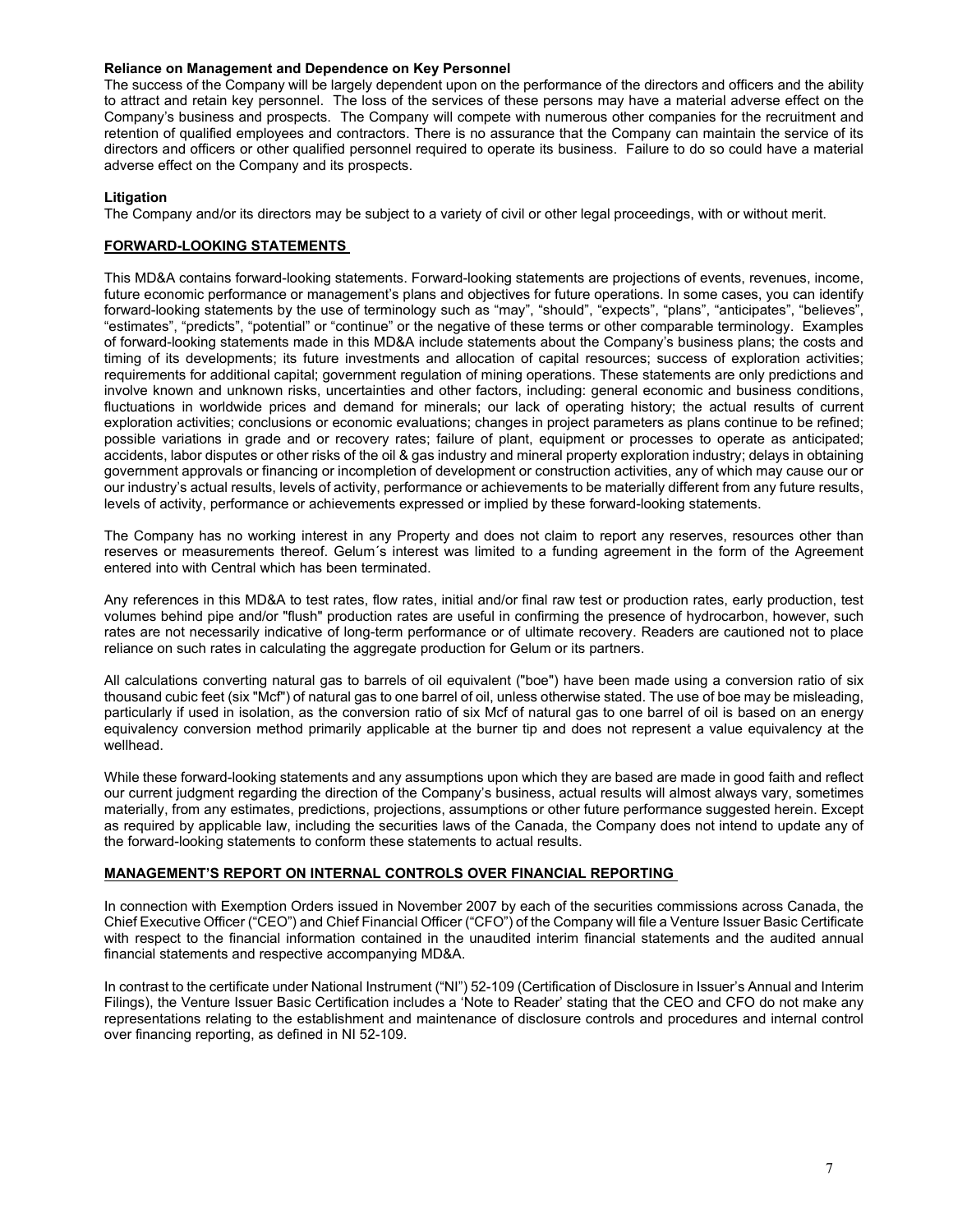# **FINANCIAL AND OTHER INSTRUMENTS**

The Company's financial instruments consist of cash, amounts receivable, trade and other payables and due to related parties and convertible note.

The carrying value of cash, amounts receivable, trade and other payables and due to related parties, approximates their fair value because of the short-term nature of these instruments.

Convertible note is presented on an amortized cost basis and will be accreted to their face value at their effective interest rates, over the term to maturity.

Financial instruments measured at fair value on the statement of financial position are summarized into the following fair value hierarchy levels:

Level 1: quoted prices (unadjusted) in active markets for identical assets or liabilities.

Level 2: inputs other than quoted prices included within Level 1 that are observable for the asset or liability, either directly (i.e. as prices) or indirectly (i.e. derived from prices).

Level 3: inputs for the asset or liability that are not based on observable market data (unobservable inputs).

### *Management of financial risks*

The financial risk arising from the Company's operations are credit risk, liquidity risk, interest rate risk, currency risk and commodity price risk. These risks arise from the normal course of operations and all transactions undertaken are to support the Company's ability to continue as a going concern. The risks associated with these financial instruments and the policies on how to mitigate these risks were set out in the "Risks and Uncertainties" section on page 7. Management manages and monitors these exposures to ensure appropriate measures are implemented on a timely and effective manner.

Unless otherwise noted, it is management's opinion that the Company is not exposed to significant interest or commodity risk arising from these financial instruments.

### **DIRECTORS**

Certain directors of the Company are also directors, officers and/or shareholders of other companies that are similarly engaged in the business of acquiring, developing and exploring natural resource properties. Such associations may give rise to conflicts of interest from time to time. The directors of the Company are required to act in good faith with a view to the best interests of the Company and to disclose any interest they may have in any project opportunity of the Company. If a conflict of interest arises at a meeting of the board of directors, any director in a conflict will disclose his/her interest and abstain from voting in the matter(s). In determining whether or not the Company will participate in any project or opportunity, the directors will primarily consider the degree of risk to which the Company may be exposed and its financial position at the time.

### **OUTLOOK**

The Company's primary focus for the foreseeable future will be ongoing on the evaluation of possible projects related to acquire and development activities in mineral exploration projects.

### **OTHER REQUIREMENTS**

Additional disclosure of the Company's material documents, information circular, material change reports, new release, and other information can be obtained on SEDAR a[t www.sedar.com.](http://www.sedar.com/)

# **OTHER MATTERS**

#### **Legal proceedings**

The Company is not aware of any legal proceedings.

#### **Contingent liabilities**

At the date of report, management was unaware of any outstanding contingent liability relating to the Company's activities.

#### **Proposed transaction**

The Company is not aware of any proposed transactions.

### **EVENTS AFTER THE REPORTING PERIOD**

- a) On November 12, 2021, the Company granted 2,500,000 incentive stock options to certain directors, officers and employees. These options vest immediately and are exercisable on or before November 12, 2023, at a price of \$0.15
- b) On December 6, 2021, the Company announced it has arranged a flow-through non-brokered private placement and a non-flow-through non-brokered private placement. The Company will issue up to 2,857,143 flow-through shares at a